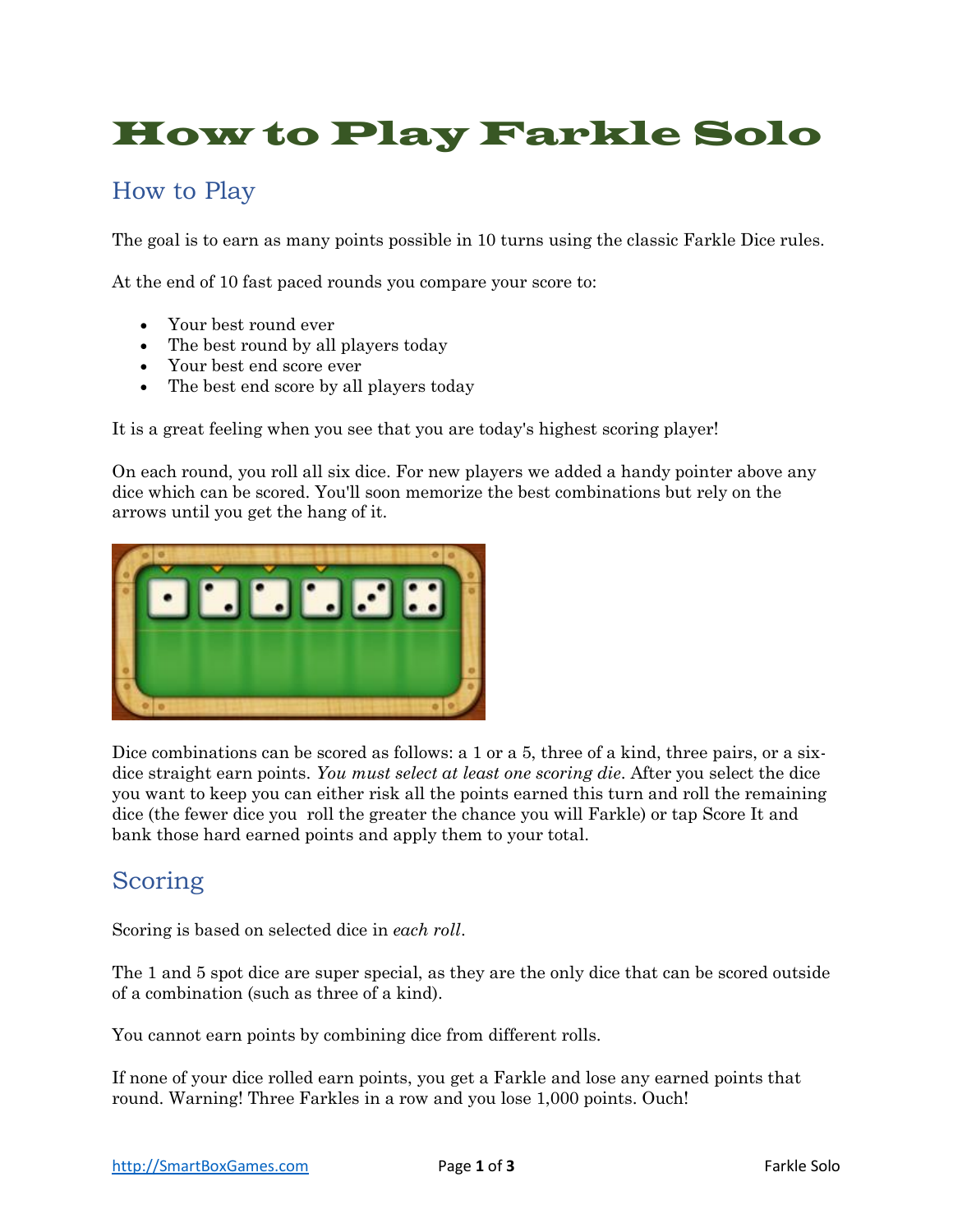You continue rolling until you either tap Score It to keep your earned points or you Farkle. Then continue to your next round.

#### An Example Round

Your first rolls shows 1, 2, 3, 3, 5, and 6. You tap the 1 (100 points) and the 5 (50 points) for 150 points. You then opt to roll the remaining four dice. On that roll you get 2, 2, 2, and 6. You select the three of a kind  $(2, 2, 2)$  for 200 points and decide to Score It and bank your 350 points (150 plus 200).

The final round starts as soon as any player reaches 10,000 or more points.

Scoring is based on selected dice each roll. You cannot earn points by combining dice from different rolls. For example, if you roll a 5, 5 (50 points each x 2 for 100 points), and then roll another 5 (50 points), you can't combine the 5, 5 with the 5, to form three of a kind (500 points). We place a vertical divider to show you the dice selected each roll.



## Customization through Settings

On the title screen tap the Settings button.

Farkle is a very old game and is played throughout the world. Rules vary by country and even by states. We support a profusion of variations.

- *Break In Score* A minimal score needed to get on the board. You must keep rolling until that amount is reached.
- *Score Three Pairs* You can change how many points are earned when this combination is rolled.
- *Triple Farkle* You can change how many points to deduct when a three Farkles are rolled.
- *Three Aces Score* You can change how many points are earned when this combination is rolled.
- *Must Roll Again: If all Six Dice Scored* If you select all the dice you must roll again.
- *4 of a Kind* Take the score of three of a kind and multiply it by 2.
- *5 of a Kind* Take the score of three of a kind and multiply it by 3.
- *6 of a Kind* Take the score of three of a kind and multiply it by 4.